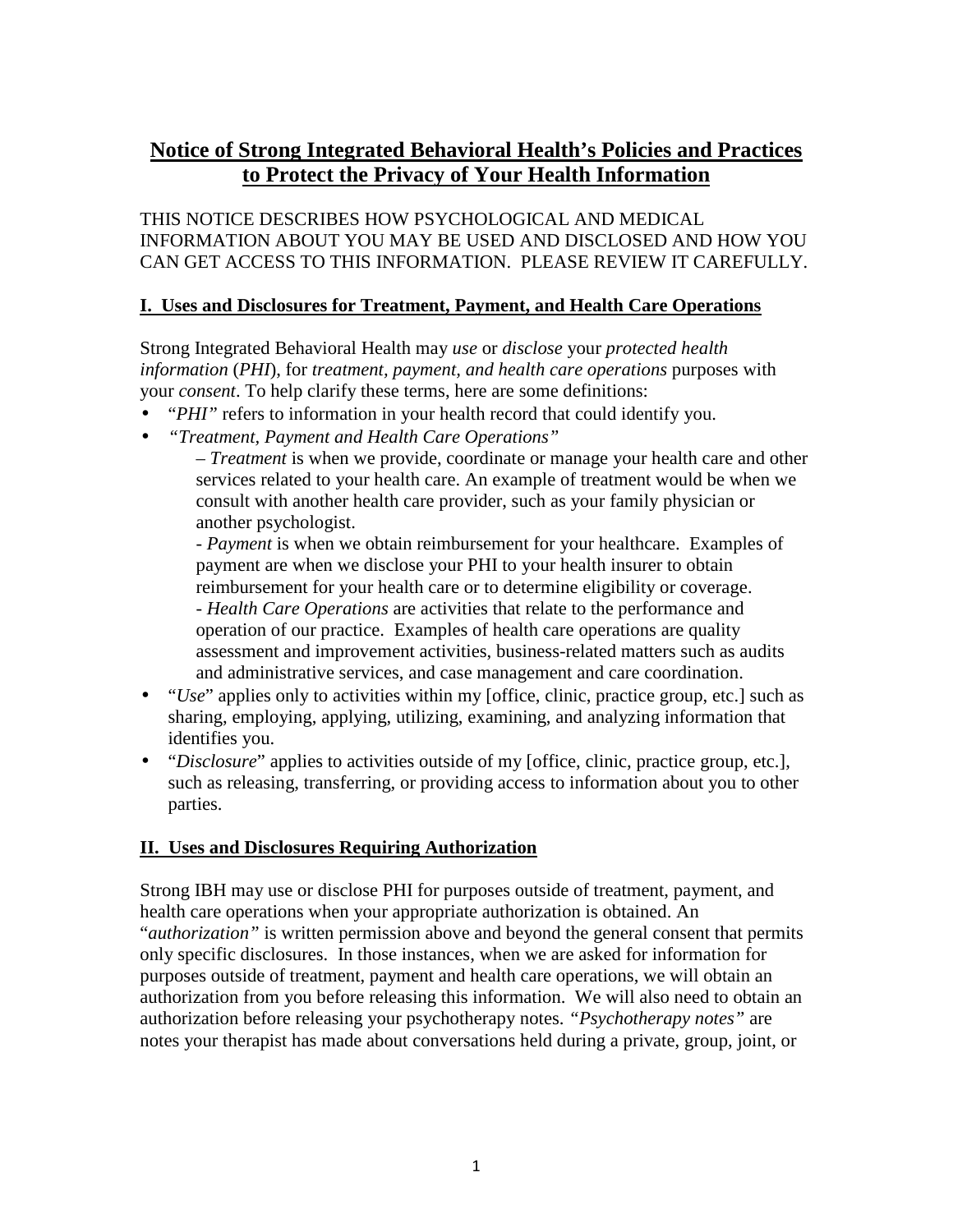family counseling session, which has been kept separate from the rest of your medical record. These notes are given a greater degree of protection than PHI.

You may revoke all such authorizations (of PHI or psychotherapy notes) at any time, provided each revocation is in writing. You may not revoke an authorization to the extent that (1) we have relied on that authorization; or (2) if the authorization was obtained as a condition of obtaining insurance coverage, and the law provides the insurer the right to contest the claim under the policy.

### **III. Uses and Disclosures with Neither Consent nor Authorization**

We may use or disclose PHI without your consent or authorization in the following circumstances:

- **Child Abuse:** If we have reasonable cause to believe that a child with whom we have had contact has been abused, we are required to report the abuse to the Oregon Department of Human Services or the local law enforcement agency. Additionally, if we have reasonable cause to believe that an adult with whom we have had contact has abused a child, we may be required to report the abuse.
- **Adult and Domestic Abuse:** If we have reasonable cause to believe that any adult with whom we have had contact has been abused, we are required to report the abuse to the Oregon Department of Human Services or the local law enforcement agency. Additionally, if we have reasonable cause to believe that an adult with whom we have had contact has abused an adult, we may be required to report the abuse.
- **Health Oversight:** The respective Oregon boards overseeing the practice of our therapists may subpoena relevant records from me should be the subject of a complaint.
- **Judicial or Administrative Proceedings**: If you are involved in a court proceeding and a request is made for information about your evaluation, diagnosis and treatment and the records thereof, such information is privileged under state law, and we must not release your information without written authorization by you or your personal or legally-appointed representative, or a court order. This privilege does not apply when you are being evaluated for a third party or where the evaluation is court-ordered. You will be informed in advance if this is the case.
- **Serious Threat to Health or Safety:** We may disclose confidential information when I judge that disclosure is necessary to protect against a clear and substantial risk of imminent serious harm being inflicted by you on yourself or another person. We must limit disclosure of the otherwise confidential information to only those persons and only that content which would be consistent with the standards of the profession in addressing such problems.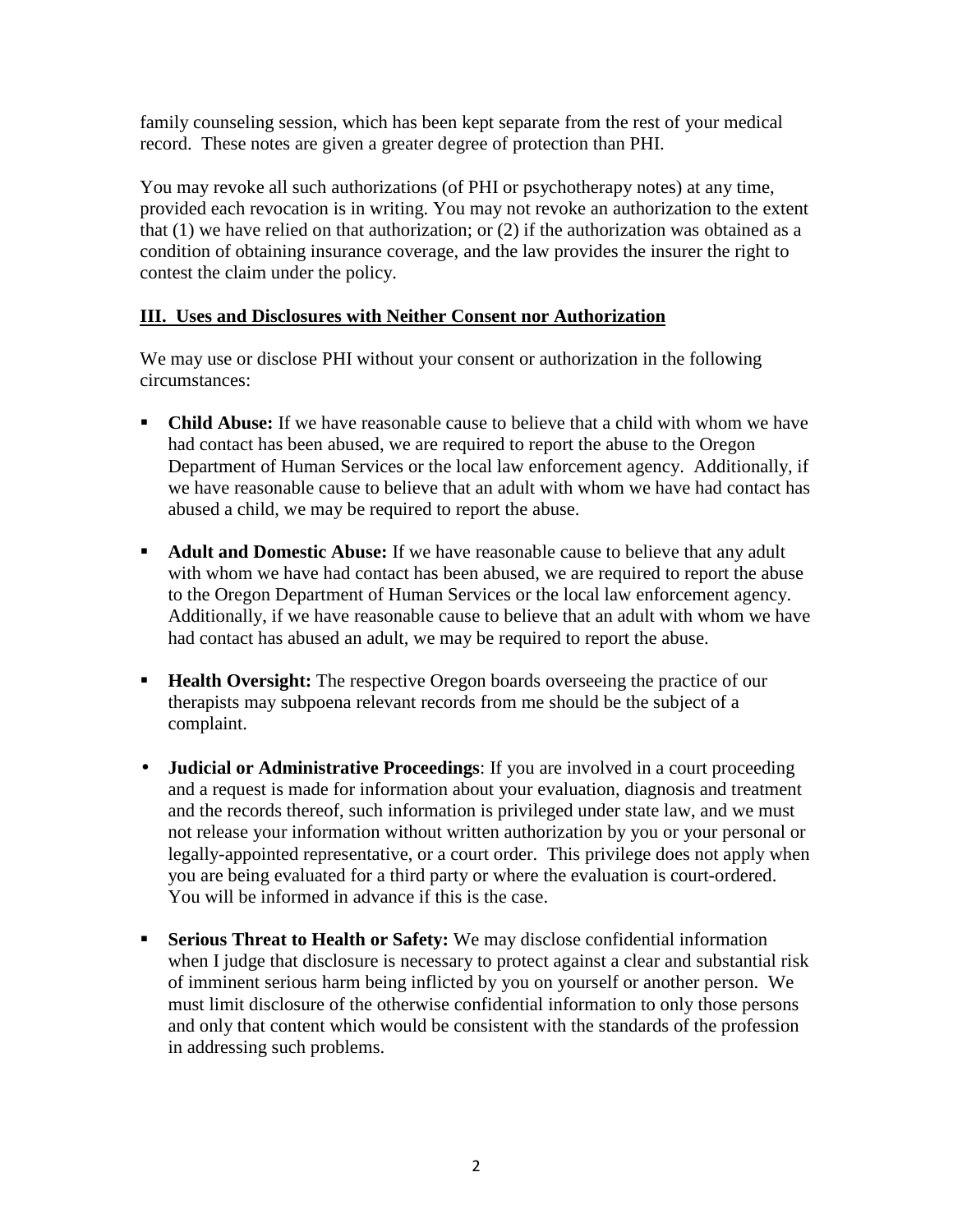**Worker's Compensation:** If you file a worker's compensation claim, this constitutes authorization for us to release your relevant mental health records to involved parties and officials. This would include a past history of complaints or treatment of a condition similar to that in the complaint.

There may be additional disclosures of PHI that we are required or permitted by law to make without your consent or authorization, however the disclosures listed above are the most common.

### **IV. Patient's Rights and Psychologist's Duties**

#### Patient's Rights:

- *Right to Request Restrictions* You have the right to request restrictions on certain uses and disclosures of protected health information about you. However, we am not required to agree to a restriction you request.
- *Right to Receive Confidential Communications by Alternative Means and at Alternative Locations* – You have the right to request and receive confidential communications of PHI by alternative means and at alternative locations. (For example, you may not want a family member to know that you are receiving treatment. Upon your request, we will send your bills to another address.)
- *Right to Inspect and Copy* You have the right to inspect or obtain a copy (or both) of PHI in my mental health and billing records used to make decisions about you for as long as the PHI is maintained in the record. We may deny your access to PHI under certain circumstances, but in some cases, you may have this decision reviewed. On your request, we will discuss with you the details of the request and denial process
- *Right to Amend* You have the right to request an amendment of PHI for as long as the PHI is maintained in the record. We may deny your request. On your request, we will discuss with you the details of the amendment process.
- *Right to an Accounting* You generally have the right to receive an accounting of disclosures of PHI for which you have neither provided consent nor authorization (as described in Section III of this Notice). On your request, we will discuss with you the details of the accounting process.
- *Right to a Paper Copy*  You have the right to obtain a paper copy of the notice from me upon request, even if you have agreed to receive the notice electronically.